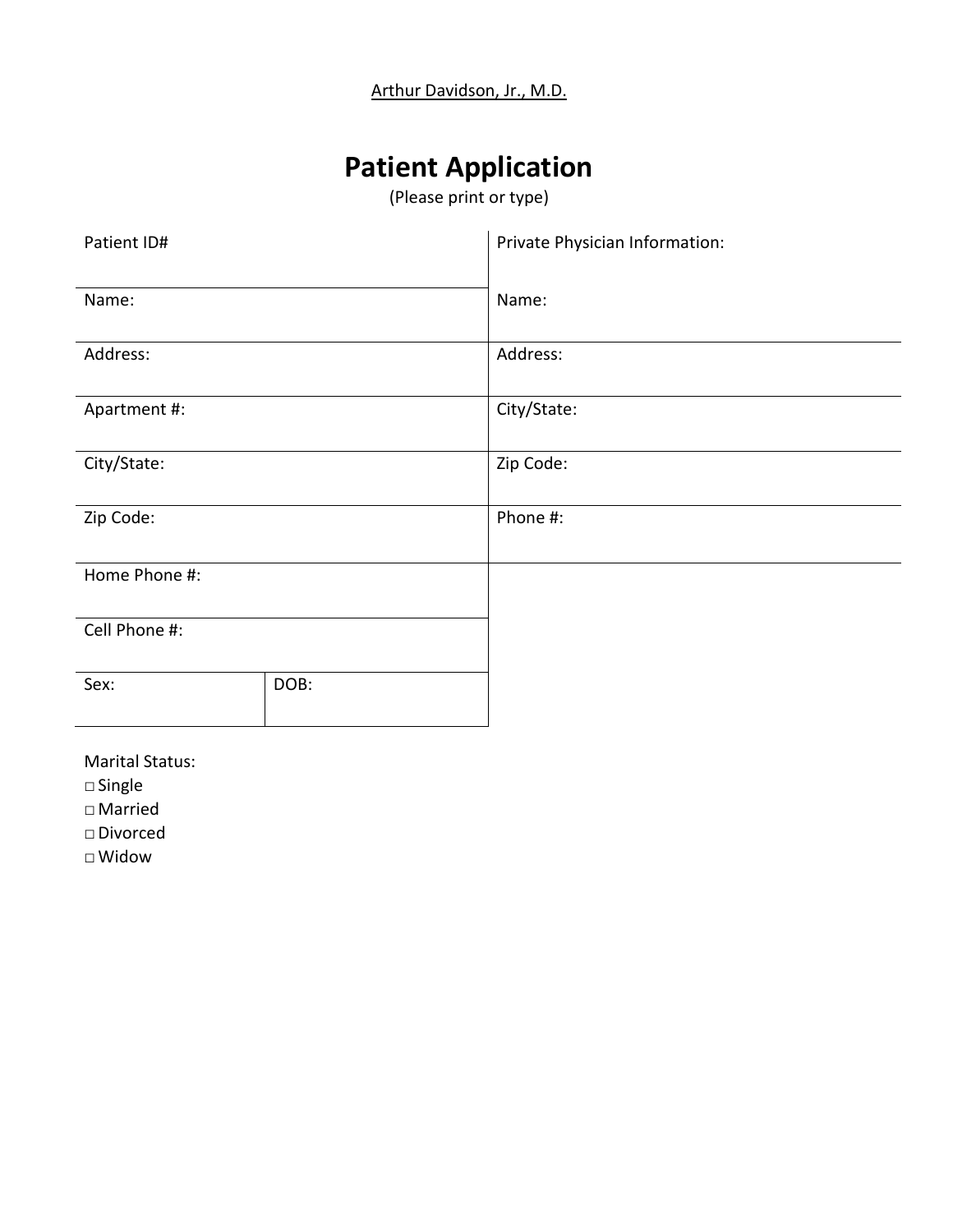## Health History:

| Patient's Name:                    |                                  |                |
|------------------------------------|----------------------------------|----------------|
|                                    | Minimum Adult Weight:            | Age:__________ |
| Height: ______________________     | Maximum Adult Height:            | Age:__________ |
| Weight 1 yr. ago: ____________     | How many years overweight?       |                |
| Weight 5 yrs ago: ___________      | Maximum Weight Loss_____________ |                |
| Previous weight reduction methods: |                                  |                |

# Family History:

Has anyone in your family had any of the following: (Circle "GP" if Grandparent, "M" if mother, "F" if father, "S" if one or more siblings, and "C" if one or more children)

\_\_\_\_\_\_\_\_\_\_\_\_\_\_\_\_\_\_\_\_\_\_\_\_\_\_\_\_\_\_\_\_\_\_\_\_\_\_\_\_\_\_\_\_\_\_\_\_\_\_\_\_\_\_\_\_\_\_\_\_\_\_\_\_\_\_\_\_\_\_\_\_\_\_\_\_\_\_\_\_\_\_\_\_\_\_\_\_\_\_

\_\_\_\_\_\_\_\_\_\_\_\_\_\_\_\_\_\_\_\_\_\_\_\_\_\_\_\_\_\_\_\_\_\_\_\_\_\_\_\_\_\_\_\_\_\_\_\_\_\_\_\_\_\_\_\_\_\_\_\_\_\_\_\_\_\_\_\_\_\_\_\_\_\_\_\_\_\_\_\_\_\_\_\_\_\_\_\_\_\_

| Obesity                    | GP | м | F | S |   |
|----------------------------|----|---|---|---|---|
| <b>High Blood Pressure</b> | GP | м | F | S | C |
| High Cholesterol           | GP | м | F | S | C |
| <b>Heart Disease</b>       | GP | м | F | S | C |
| Stroke                     | GP | м | F | S | C |
| <b>Diabetes</b>            | GP | м | F | S | C |
| Cancer                     | GP | м | F | S | C |
| Gallbladder                | GP | м | F | S | C |
| Arthritis                  | GP | м | F |   |   |

#### **COMMENTS:**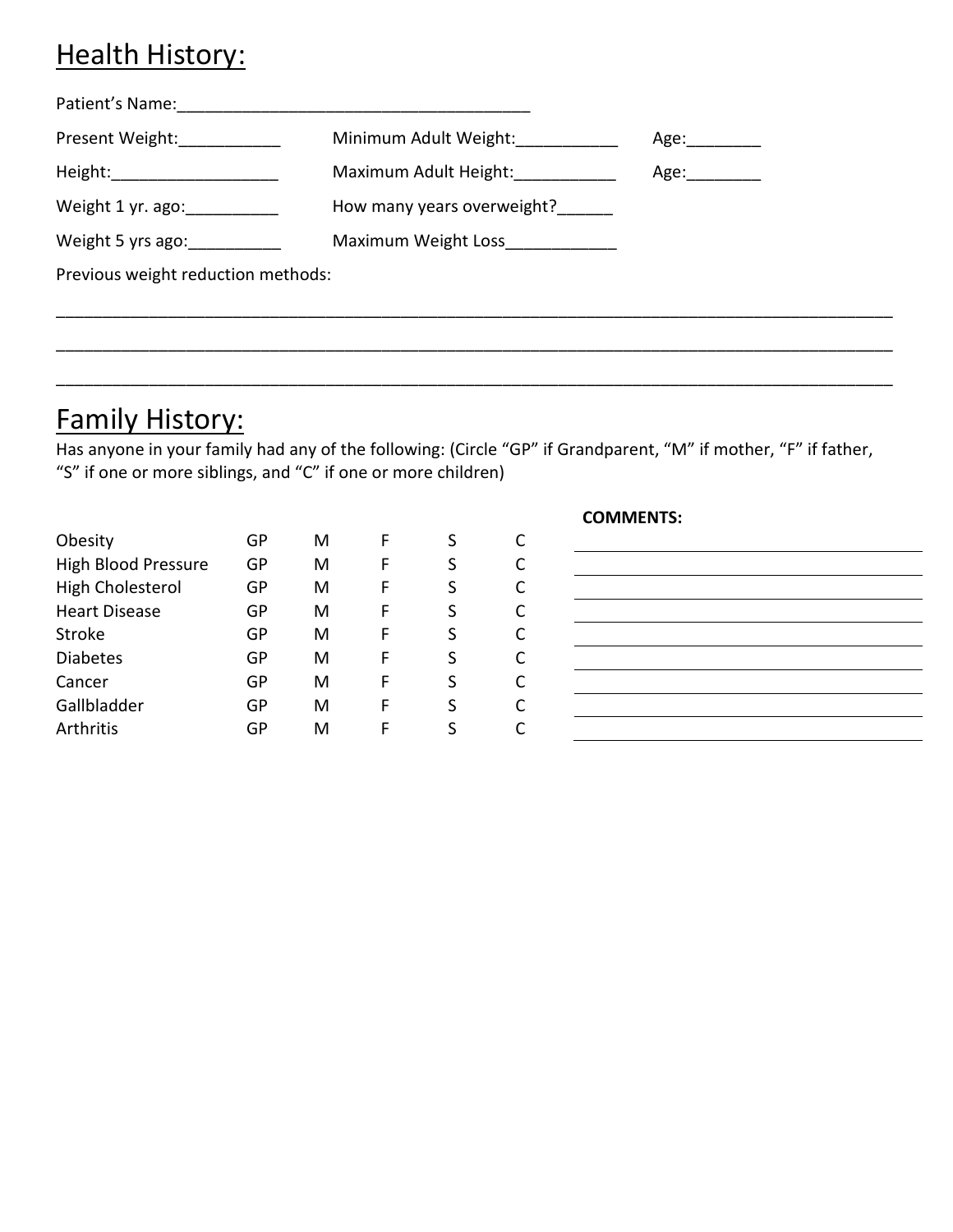# Patient Past Medical History:

Have you had any of the following medical illnesses/events? If so, provide appropriate information.

| Illness:                                                    | Date of<br>Onset: | Date of<br>Hospitalization<br>and/or Surgery: | <b>Comments:</b> |
|-------------------------------------------------------------|-------------------|-----------------------------------------------|------------------|
| <b>Thyroid Disorder</b>                                     |                   |                                               |                  |
| Tuberculosis                                                |                   |                                               |                  |
| <b>Rheumatic Fever</b>                                      |                   |                                               |                  |
| <b>Heart Disease</b>                                        |                   |                                               |                  |
| Hepatitis                                                   |                   |                                               |                  |
| High Blood Pressure                                         |                   |                                               |                  |
| Kidney Disease                                              |                   |                                               |                  |
| <b>Ulcer Disease</b>                                        |                   |                                               |                  |
| <b>Bowel Disease</b>                                        |                   |                                               |                  |
| Anemia                                                      |                   |                                               |                  |
| <b>Psychiatric Conditions</b><br>(e.g. depression, anxiety) |                   |                                               |                  |
| Thrombophlebitis<br>(Blood clots)                           |                   |                                               |                  |
| Kidney Stones                                               |                   |                                               |                  |
| <b>Diabetes</b>                                             |                   |                                               |                  |
| Varicose Veins                                              |                   |                                               |                  |
| Sleep Apnea                                                 |                   |                                               |                  |
| Gout                                                        |                   |                                               |                  |
| Asthma                                                      |                   |                                               |                  |
| Arthritis                                                   |                   |                                               |                  |
| Gallstones                                                  |                   |                                               |                  |
| Seizures/Convulsions                                        |                   |                                               |                  |
| Accidents/Injuries                                          |                   |                                               |                  |
| Full term live pregnancies                                  |                   |                                               |                  |
| Stillbirth pregnancies                                      |                   |                                               |                  |
| Miscarriages or Abortions                                   |                   |                                               |                  |
| Complications of pregnancy                                  |                   |                                               |                  |
| Substance/alcohol addiction                                 |                   |                                               |                  |
| Other                                                       |                   |                                               |                  |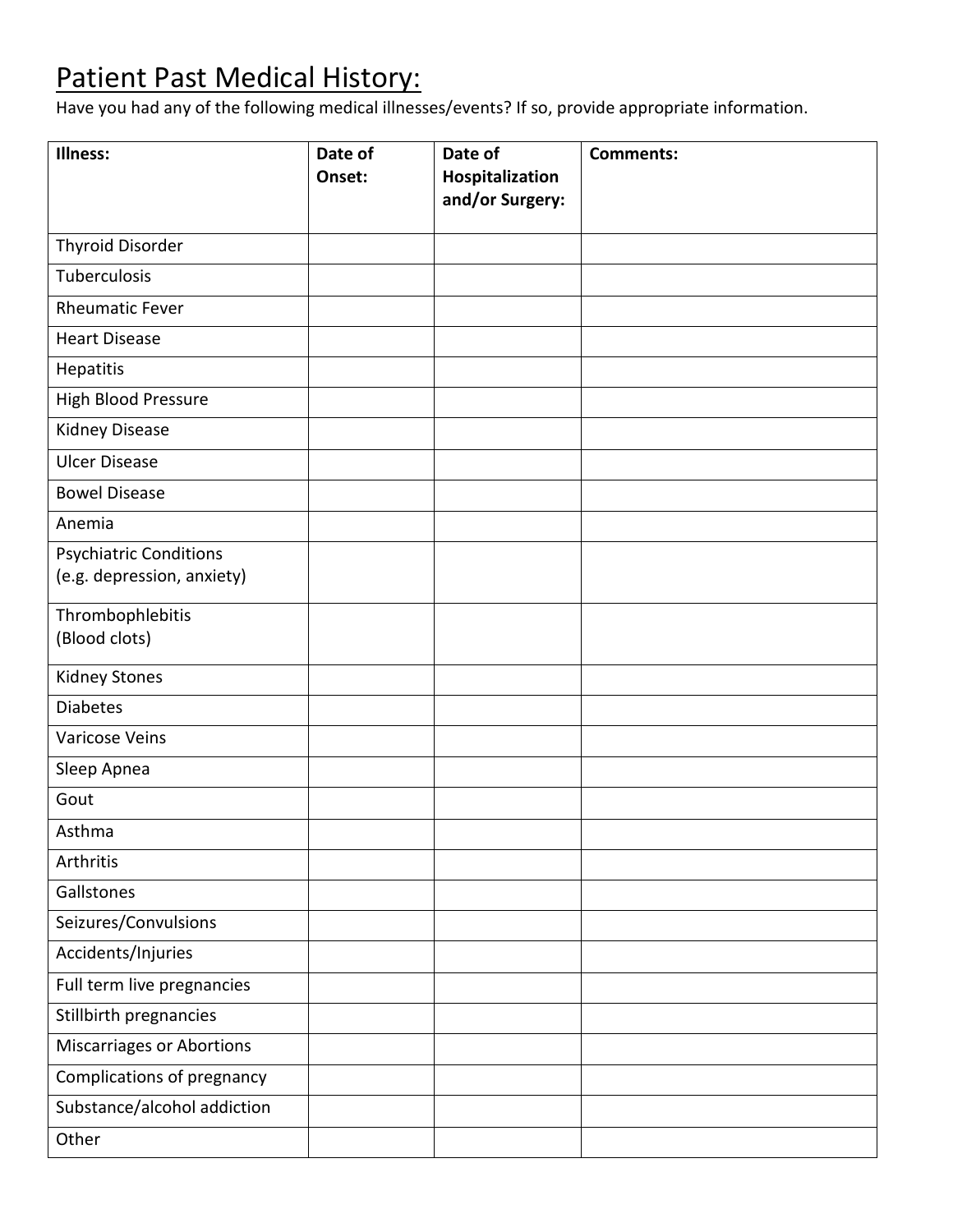# Review of Systems (Circle Yes or No)<br>
<u>HEENT:</u>

| Frequent Headache             | <b>YES</b> | <b>NO</b> |  |
|-------------------------------|------------|-----------|--|
| Fainting                      | <b>YES</b> | <b>NO</b> |  |
| <b>Dizziness</b>              | <b>YES</b> | <b>NO</b> |  |
| Loss of Hearing               | <b>YES</b> | <b>NO</b> |  |
| Change of Vision              | <b>YES</b> | NO.       |  |
| Dental trouble                | <b>YES</b> | <b>NO</b> |  |
| Bleeding or Swollen Gum       | <b>YES</b> | <b>NO</b> |  |
| Lumps on neck                 | <b>YES</b> | <b>NO</b> |  |
| Glaucoma                      | <b>YES</b> | <b>NO</b> |  |
| <b>CARDIO-RESPIRATORY:</b>    |            |           |  |
| <b>Chest Pain/Pressure</b>    | <b>YES</b> | <b>NO</b> |  |
| Rapid or irregular heart beat | <b>YES</b> | <b>NO</b> |  |
| Shortness of breath           | <b>YES</b> | <b>NO</b> |  |
| Chronic cough                 | <b>YES</b> | <b>NO</b> |  |
| Cough with sputum             | <b>YES</b> | <b>NO</b> |  |
| Swelling of legs and/or feet  | <b>YES</b> | <b>NO</b> |  |
| <u> GASTRO-INTESTINAL:</u>    |            |           |  |
| Indigestions or heartburn     | <b>YES</b> | <b>NO</b> |  |
| Nausea or vomiting            | <b>YES</b> | <b>NO</b> |  |
| <b>Bowel Movements:</b>       |            |           |  |
| Average Frequency: Per Day:   |            | Per Week: |  |
| Constipation:                 | <b>YES</b> | <b>NO</b> |  |
| Diarrhea                      | <b>YES</b> | <b>NO</b> |  |
| Abdominal cramps or bloating  | <b>YES</b> | <b>NO</b> |  |
| Abdominal pain                | <b>YES</b> | <b>NO</b> |  |

## **HEENT: COMMENTS:**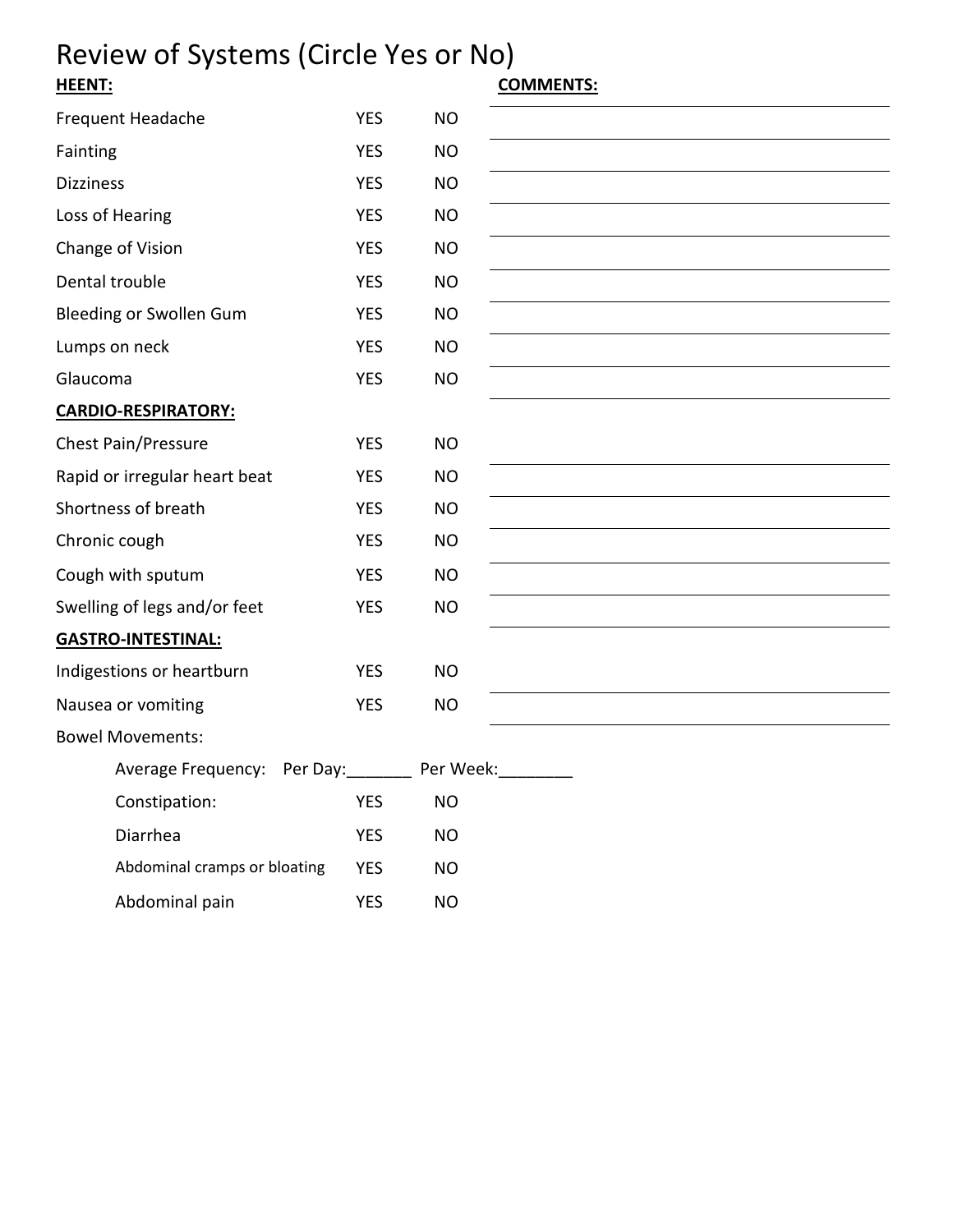| Pain                                                                                                                                                                                                                           | <b>YES</b> | <b>NO</b> |                                                                                                                                                                                                                               |
|--------------------------------------------------------------------------------------------------------------------------------------------------------------------------------------------------------------------------------|------------|-----------|-------------------------------------------------------------------------------------------------------------------------------------------------------------------------------------------------------------------------------|
| <b>Blood</b>                                                                                                                                                                                                                   | <b>YES</b> | <b>NO</b> |                                                                                                                                                                                                                               |
| Night-time frequency                                                                                                                                                                                                           | <b>YES</b> | <b>NO</b> |                                                                                                                                                                                                                               |
| Incontinence (Poor bladder control)                                                                                                                                                                                            | <b>YES</b> | <b>NO</b> |                                                                                                                                                                                                                               |
| <b>REPRODUCTIVE (Women Only)</b>                                                                                                                                                                                               |            |           |                                                                                                                                                                                                                               |
| Menstrual                                                                                                                                                                                                                      |            |           |                                                                                                                                                                                                                               |
| Discharge                                                                                                                                                                                                                      | <b>YES</b> | <b>NO</b> |                                                                                                                                                                                                                               |
| Abnormal Cycle                                                                                                                                                                                                                 | <b>YES</b> | <b>NO</b> |                                                                                                                                                                                                                               |
| <b>Abnormal Flow</b>                                                                                                                                                                                                           | <b>YES</b> | <b>NO</b> |                                                                                                                                                                                                                               |
| <b>Excessive Complications</b>                                                                                                                                                                                                 | <b>YES</b> | <b>NO</b> |                                                                                                                                                                                                                               |
| Lumps on Breast                                                                                                                                                                                                                | <b>YES</b> | <b>NO</b> |                                                                                                                                                                                                                               |
| Discharge from Nipple                                                                                                                                                                                                          | <b>YES</b> | <b>NO</b> | the control of the control of the control of the control of the control of the control of the control of the control of the control of the control of the control of the control of the control of the control of the control |
| Have you ever had a mammogram?                                                                                                                                                                                                 | <b>YES</b> | <b>NO</b> |                                                                                                                                                                                                                               |
| Date of last menstrual period______________                                                                                                                                                                                    |            |           |                                                                                                                                                                                                                               |
| Date of last gynecological exam                                                                                                                                                                                                |            |           |                                                                                                                                                                                                                               |
| Current birth control method (if applicable)                                                                                                                                                                                   |            |           | <u> 1989 - Johann Barbara, martxa alemaniar arg</u>                                                                                                                                                                           |
| <b>REPRODUCTIVE (Men Only)</b>                                                                                                                                                                                                 |            |           |                                                                                                                                                                                                                               |
| Impotence                                                                                                                                                                                                                      | <b>YES</b> | <b>NO</b> |                                                                                                                                                                                                                               |
| Musculo-Skeletal                                                                                                                                                                                                               |            |           |                                                                                                                                                                                                                               |
| Joint Pain                                                                                                                                                                                                                     | <b>YES</b> | <b>NO</b> |                                                                                                                                                                                                                               |
| Swelling of Joints                                                                                                                                                                                                             | <b>YES</b> | <b>NO</b> |                                                                                                                                                                                                                               |
| <b>Back Pain</b>                                                                                                                                                                                                               | <b>YES</b> | <b>NO</b> |                                                                                                                                                                                                                               |
| Leg Cramps                                                                                                                                                                                                                     | <b>YES</b> | <b>NO</b> |                                                                                                                                                                                                                               |
| Other                                                                                                                                                                                                                          |            |           |                                                                                                                                                                                                                               |
| Daytime Sleepiness                                                                                                                                                                                                             | <b>YES</b> | <b>NO</b> |                                                                                                                                                                                                                               |
| <b>Difficulty Sleeping</b>                                                                                                                                                                                                     | <b>YES</b> | <b>NO</b> |                                                                                                                                                                                                                               |
| Hotter than usual                                                                                                                                                                                                              | <b>YES</b> | <b>NO</b> |                                                                                                                                                                                                                               |
| <b>Excessive Hair</b>                                                                                                                                                                                                          | <b>YES</b> | <b>NO</b> |                                                                                                                                                                                                                               |
| Loss of Hair                                                                                                                                                                                                                   | <b>YES</b> | <b>NO</b> |                                                                                                                                                                                                                               |
| Skin Texture, Changes/Problems?                                                                                                                                                                                                | <b>YES</b> | <b>NO</b> |                                                                                                                                                                                                                               |
| <b>Physical Activity</b>                                                                                                                                                                                                       |            |           |                                                                                                                                                                                                                               |
| Do you consider yourself an active<br>person?                                                                                                                                                                                  | <b>YES</b> | <b>NO</b> |                                                                                                                                                                                                                               |
| Do you do physical activity on a<br>regular basis?                                                                                                                                                                             | <b>YES</b> | <b>NO</b> |                                                                                                                                                                                                                               |
| If yes, what type? The same state of the state of the state of the state of the state of the state of the state of the state of the state of the state of the state of the state of the state of the state of the state of the |            |           |                                                                                                                                                                                                                               |
| How many times per week?                                                                                                                                                                                                       |            |           |                                                                                                                                                                                                                               |
| Do you walk a mile or more a day?                                                                                                                                                                                              | <b>YES</b> | <b>NO</b> |                                                                                                                                                                                                                               |
| Psychological                                                                                                                                                                                                                  |            |           |                                                                                                                                                                                                                               |
| Are you presently involved in                                                                                                                                                                                                  | <b>YES</b> | <b>NO</b> |                                                                                                                                                                                                                               |
| individual or group counseling or<br>therapy?                                                                                                                                                                                  |            |           |                                                                                                                                                                                                                               |

### **URINARY COMMENTS:**

| <b>NO</b> |  |
|-----------|--|
| <b>NO</b> |  |
| <b>NO</b> |  |
|           |  |
|           |  |
|           |  |
| <b>NO</b> |  |
| <b>NO</b> |  |
| <b>NO</b> |  |
| <b>NO</b> |  |
| <b>NO</b> |  |
| <b>NO</b> |  |
|           |  |
| <b>NO</b> |  |
|           |  |
|           |  |
|           |  |
|           |  |
| <b>NO</b> |  |
|           |  |
| <b>NO</b> |  |
|           |  |
| <b>NO</b> |  |
| <b>NO</b> |  |
| <b>NO</b> |  |
|           |  |
| <b>NO</b> |  |
| <b>NO</b> |  |
| <b>NO</b> |  |
| <b>NO</b> |  |
|           |  |
| <b>NO</b> |  |
| <b>NO</b> |  |
|           |  |
| <b>NO</b> |  |
|           |  |
| <b>NO</b> |  |
|           |  |
|           |  |